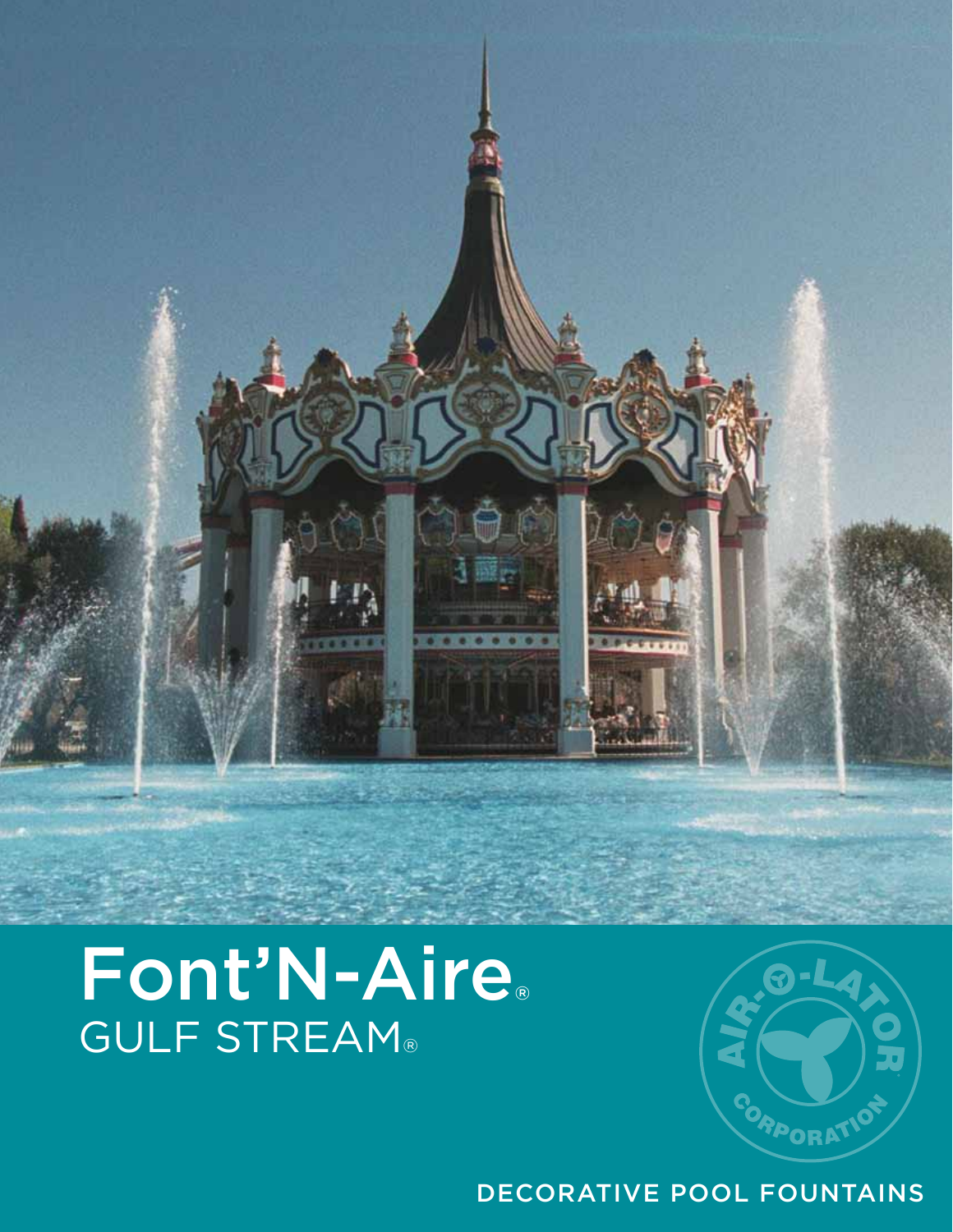### GULF STREAM AT A GLANCE



As one of the most economical and efficient centrifugal pumps on the market, the Gulf Stream is a submersible, horizontal pump designed for shallow pools with a minimum water depth of 12 inches.

#### **HOW IT WORKS**

The Gulf Stream's pump assembly is designed to be placed on the bottom of the pool. The water is pumped horizontally through the nozzle connection assembly and then redirected 90 degrees vertically through the nozzle, which is above the water surface, providing a beautiful, decorative water display. The flow control valve can be adjusted to provide various heights and diameters of the spray.

In addition to the single nozzle configuration, it is possible to have multiple spray patterns from one unit depending upon the type and number of nozzles selected. However, a larger horsepower Gulf Stream may be needed to achieve this type of display.

#### **COMPONENTS**

The Gulf Stream pool fountain features a centrifugal pump, a spray control valve, one nozzle of your choice, an ETL/UL 508 control panel (which includes a 1-ph equipment leakage circuit interrupter), a time clock, necessary motor operating controls in a NEMA 4X enclosure and 50 feet of power cable. Although the Gulf Stream is designed as a decorative fountain, the centrifugal pump assembly can be purchased separately for non-fountain applications.

### **ADVANTAGES**

- Stainless steel Franklin Electric 600M submersible motor (water-cooled, water-lubricated, U.L. recognized, C.S.A. certified)
- Eco-friendly motor (no oil required)
- Numerous spray patterns available
- Ability to operate multiple nozzles from one unit
- No long shafts to bend or become out of balance: 5/8" diameter, 1-1/2" long motor shaft
- Gulf Stream can be fitted with aftermarket nozzles
- Easy to install, maintain and upgrade
- Backed by our outstanding customer service
- Three year limited warranty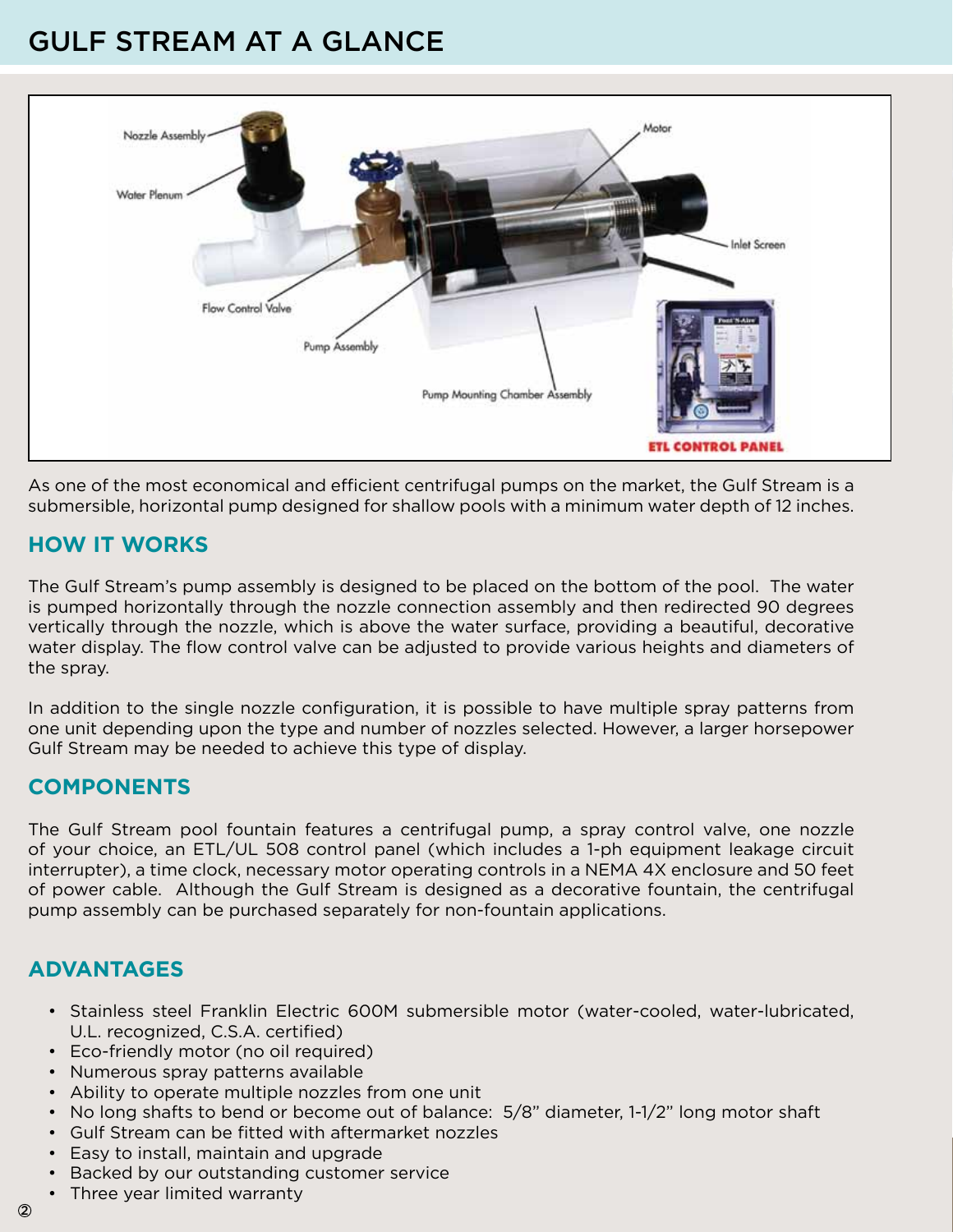### SPRAY PATTERNS AND PERFORMANCE DATA











| DIANA - CENTRIFUGAL PUMP |             |             |             |             |             |  |
|--------------------------|-------------|-------------|-------------|-------------|-------------|--|
| <b>PART NO.</b>          | 93DAGS12301 | 93DAGS22301 | 93DAGS22303 | 93DAGS32301 | 93DAGS32303 |  |
| <b>HORSEPOWER</b>        |             |             |             |             |             |  |
| <b>VOLTS/PHASE</b>       | 230/1       | 230/1       | 230/3       | 230/1       | 230/3       |  |
| MAX. AMPS                | 9.9         | 13.27       | 8.1         |             | 10.9        |  |
| MAX. HT. (ft)            | 20          | 73          | 23          | 28          | 28          |  |
| MAX. DIA. (ft)           |             |             |             | 28          |             |  |

#### GALAXY - CENTRIFUGAL PUMP

| PART NO.                 | 93GLGS12301 | 93GLGS22301 | 93GLGS22303 | 93GLGS32301 | 93GLGS32303 |  |
|--------------------------|-------------|-------------|-------------|-------------|-------------|--|
| <b>HORSEPOWER</b>        |             |             |             |             |             |  |
| <b>VOLTS/PHASE</b>       | 230/1       | 230/1       | 230/3       | 230/1       | 230/3       |  |
| MAX. AMPS                | 9.9         | 13.2        | 8.1         |             | 10.9        |  |
| MAX. H <sub>I</sub> (ft) | 30          | 32          | 32          | 35          | 35          |  |
| MAX. DIA. (ft)           | 50          | 50          | 50          | 55          | 55          |  |

#### NORTHSTAR -CENTRIFUGAL PUMP

| <b>PART NO.</b>    | 93NSGS12301 | 93NSGS22301 | 93NSGS22303 | 93NSGS32301 | 93NSGS32303 |  |
|--------------------|-------------|-------------|-------------|-------------|-------------|--|
| <b>HORSEPOWER</b>  |             |             |             |             |             |  |
| <b>VOLTS/PHASE</b> | 230/1       | 230/1       | 230/3       | 230/1       | 230/3       |  |
| MAX. AMPS          | 9.9         | 13.2        | 8.1         | 17          | 10.9        |  |
| MAX. HT. (ft)      | 16          | 20          | 20          | 26          | 26          |  |
| MAX. DIA. (ft)     | 32          | 36          | 36          | 42          | 42          |  |

#### NOVA - CENTRIFUGAL PUMP

| PART NO.                 | 93NVGS12301 | 93NVGS22301 | 93NVGS22303 | 93NVGS32301 | 93NVGS32303 |  |
|--------------------------|-------------|-------------|-------------|-------------|-------------|--|
| HORSEPOWER               |             |             |             |             |             |  |
| VOLTS/PHASE              | 230/1       | 230/1       | 230/3       | 230/1       | 230/3       |  |
| MAX. AMPS                | 9.9         | 13.2        | 8.1         |             | 10.9        |  |
| MAX. H <sub>I</sub> (ft) | 25          | 28          | 28          | 33          | 33          |  |
| MAX. DIA. (ft)           | NA          | <b>NA</b>   | <b>NA</b>   | <b>NA</b>   | NA          |  |

#### SOLACE - CENTRIFUGAL PUMP

| PART NO.          | 93SLGS12301 | 93SLGS22301 | 93SLGS22303 | 93SLGS32301 | 93SLGS32303 |  |
|-------------------|-------------|-------------|-------------|-------------|-------------|--|
| <b>HORSEPOWER</b> |             |             |             |             |             |  |
| VOLTS/PHASE       | 230/1       | 230/1       | 230/3       | 230/1       | 230/3       |  |
| MAX. AMPS         | 9.9         | 13.2        | 8.1         |             | 10.9        |  |
| MAX. HT. (ft)     | 14          | 18          | 18          | 20          | 20          |  |
| MAX. DIA. (ft)    | 18          | 77          | 77          | 28          | 28          |  |

NOTE: MAXIMUM HEIGHT IS BASED ON SINGLE NOZZLE OPERATION/APPLICATION. AIR-O-LATOR CORPORATION'S specifications as stated herein are the most current at the time of publication. However, consistent with AIR-O-LATOR Corporation's standard policy of continual product improvement, we reserve the right to change the design without notice or obligation on our part to modify any equipment previously sold or delivered.